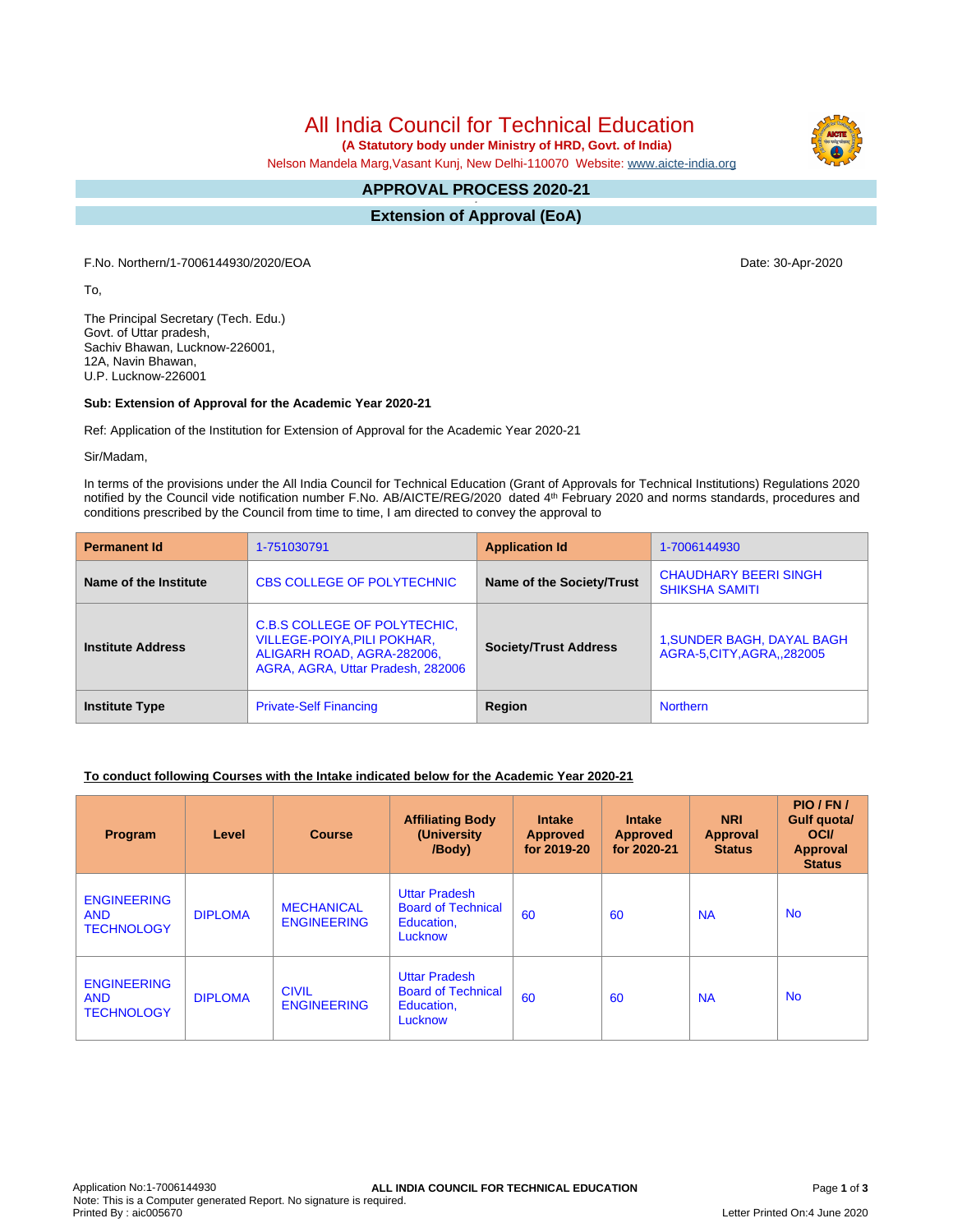| <b>ENGINEERING</b><br><b>AND</b><br><b>TECHNOLOGY</b> | <b>DIPLOMA</b> | <b>ELECTRICAL</b><br><b>ENGINEERING</b>                                                                              | <b>Uttar Pradesh</b><br><b>Board of Technical</b><br>Education,<br>Lucknow | 60 | 60 | <b>NA</b> | <b>No</b> |
|-------------------------------------------------------|----------------|----------------------------------------------------------------------------------------------------------------------|----------------------------------------------------------------------------|----|----|-----------|-----------|
| <b>ENGINEERING</b><br><b>AND</b><br><b>TECHNOLOGY</b> | <b>DIPLOMA</b> | <b>ELECTRONICS</b><br><b>ENGINEERING</b>                                                                             | <b>Uttar Pradesh</b><br><b>Board of Technical</b><br>Education,<br>Lucknow | 30 | 30 | <b>NA</b> | <b>No</b> |
| <b>ENGINEERING</b><br><b>AND</b><br><b>TECHNOLOGY</b> | <b>DIPLOMA</b> | <b>MECHANICAL</b><br><b>ENGINEERING</b><br>(AUTO)                                                                    | <b>Uttar Pradesh</b><br><b>Board of Technical</b><br>Education,<br>Lucknow | 30 | 30 | <b>NA</b> | <b>No</b> |
| <b>ENGINEERING</b><br><b>AND</b><br><b>TECHNOLOGY</b> | <b>DIPLOMA</b> | <b>CIVIL</b><br><b>ENGINEERING</b><br><b>(ENVIRONMENT</b><br>AL <sub>8</sub><br><b>POLLUTION</b><br><b>CONTROL</b> ) | <b>Uttar Pradesh</b><br><b>Board of Technical</b><br>Education,<br>Lucknow | 30 | 30 | <b>NA</b> | <b>No</b> |
| <b>ENGINEERING</b><br><b>AND</b><br><b>TECHNOLOGY</b> | <b>DIPLOMA</b> | <b>MECHANICAL</b><br><b>ENGINEERING</b><br>(MAINTENANCE)                                                             | <b>Uttar Pradesh</b><br><b>Board of Technical</b><br>Education,<br>Lucknow | 30 | 30 | <b>NA</b> | <b>No</b> |

**It is mandatory to comply with all the essential requirements as given in APH 2020-21 (Appendix 6)**

## **Important Instructions**

- 1. The State Government/ UT/ Directorate of Technical Education/ Directorate of Medical Education shall ensure that 10% of reservation for Economically Weaker Section (EWS) as per the reservation policy for admission, operational from the Academic year 2020-21 is implemented without affecting the reservation percentages of SC/ ST/ OBC/ General. However, this would not be applicable in the case of Minority Institutions referred to the Clause (1) of Article 30 of Constitution of India. Such Institution shall be permitted to increase in annual permitted strength over a maximum period of two years beginning with the Academic Year 2020-21
- 2. The Institution offering courses earlier in the Regular Shift, First Shift, Second Shift/Part Time now amalgamated as total intake shall have to fulfil all facilities such as Infrastructure, Faculty and other requirements as per the norms specified in the Approval Process Handbook 2020-21 for the Total Approved Intake. Further, the Institutions Deemed to be Universities/ Institutions having Accreditation/ Autonomy status shall have to maintain the Faculty: Student ratio as specified in the Approval Process Handbook. All such Institutions/ Universities shall have to create the necessary Faculty, Infrastructure and other facilities WITHIN 2 YEARS to fulfil the norms based on the Affidavit submitted to AICTE.
- 3. In case of any differences in content in this Computer generated Extension of Approval Letter, the content/information as approved by the Executive Council / General Council as available on the record of AICTE shall be final and binding.
- 4. Strict compliance of Anti-Ragging Regulation: Approval is subject to strict compliance of provisions made in AICTE Regulation notified vide F. No. 373/Legal/AICTE/2009 dated July 1, 2009 for Prevention and Prohibition of Ragging in Technical Institutions. In case Institution fails to take adequate steps to Prevent Ragging or fails to act in accordance with AICTE Regulation or fails to punish perpetrators or incidents of Ragging, it will be liable to take any action as defined under clause 9(4) of the said Regulation.

**Prof.Rajive Kumar Member Secretary, AICTE**